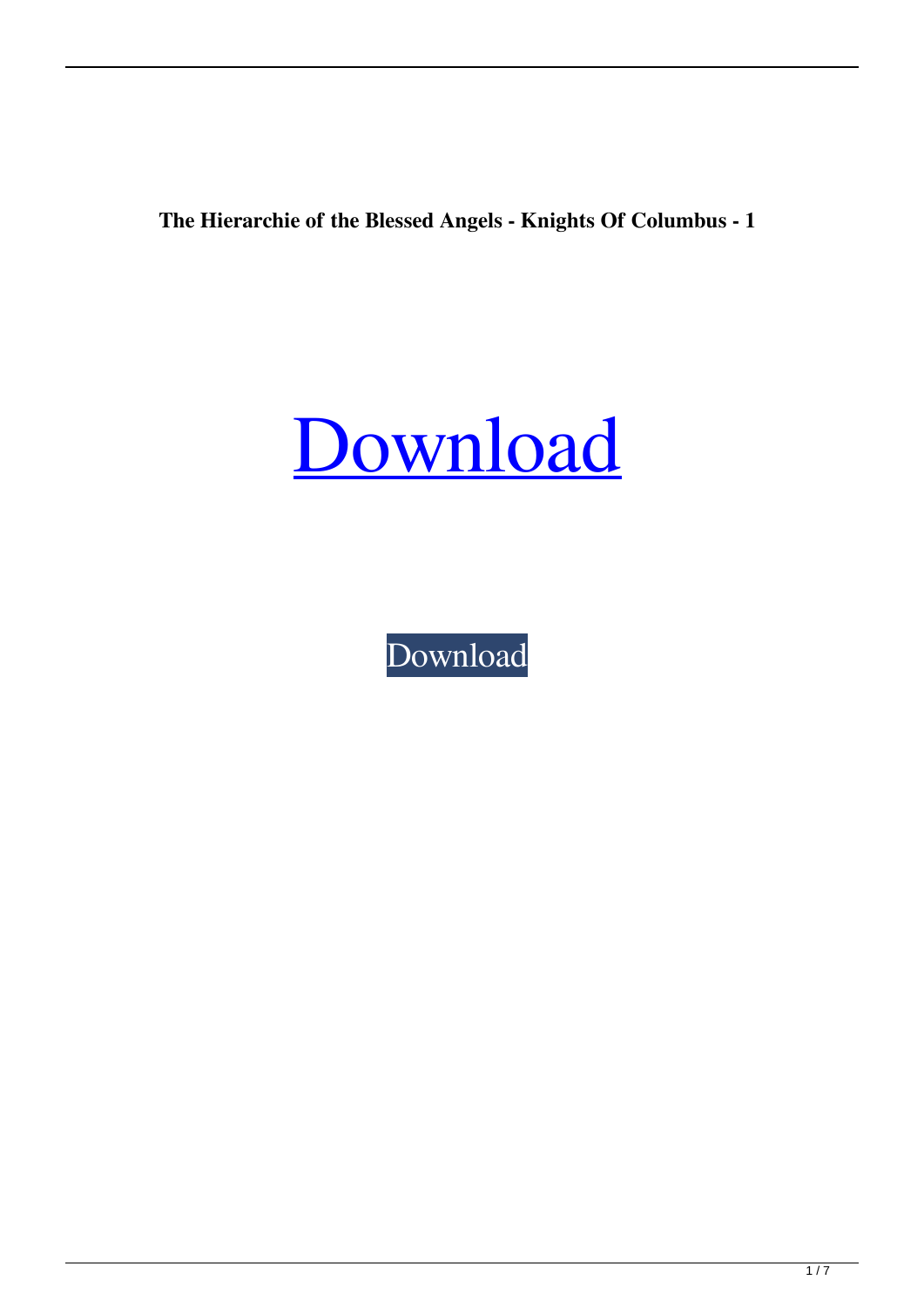The three are: The first is Adabiel. The second is Adahiel. The third is Adahoel. "As Adadoel was the creator of this most blessed hierarchy among the angels, so shall Adabiel be preserved as a radiant example of virginity until the end of all time and the restoration of the 'pre-Adamic' cosmos. The angels would appear to be unintelligent, but are otherwise very spiritual. They are the descendants of Michael, the archangel, and are considered by Christian theology to be the sole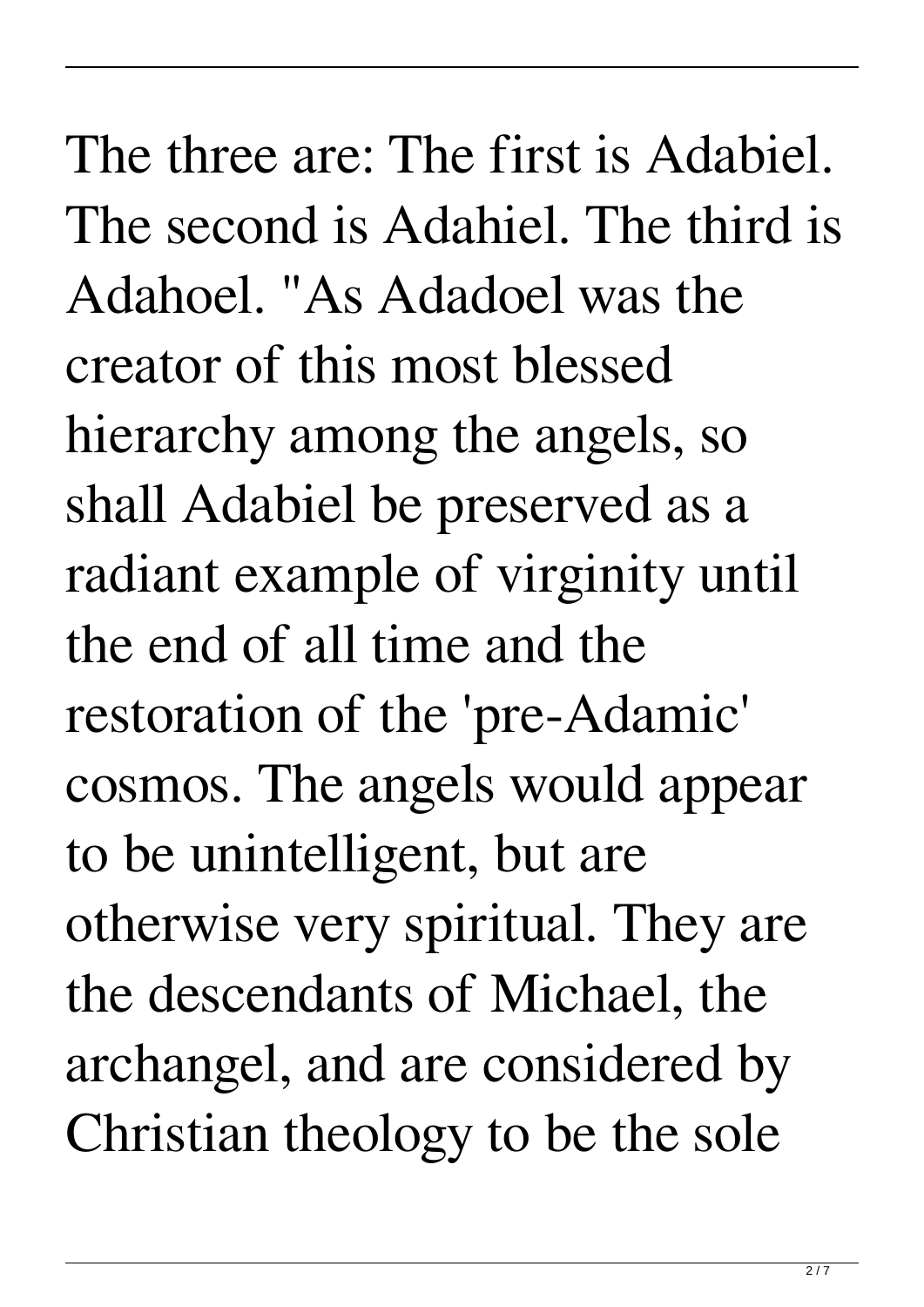angels of the hierarchy of perfect beings. Michael, Gabriel, and Raphael had reason to envy the position of the Cherubim." That's the whole first paragraph. Another bit is: "Your mission should be one with which I will be so much delighted that, if there are no more obstacles to your writing, you should have no other hindrance than my concern and love for you." I think it could be a trick question, but, for what it's worth, it looks like the answer is Adabiel. A: Yes, the closest match is Adabielseth, a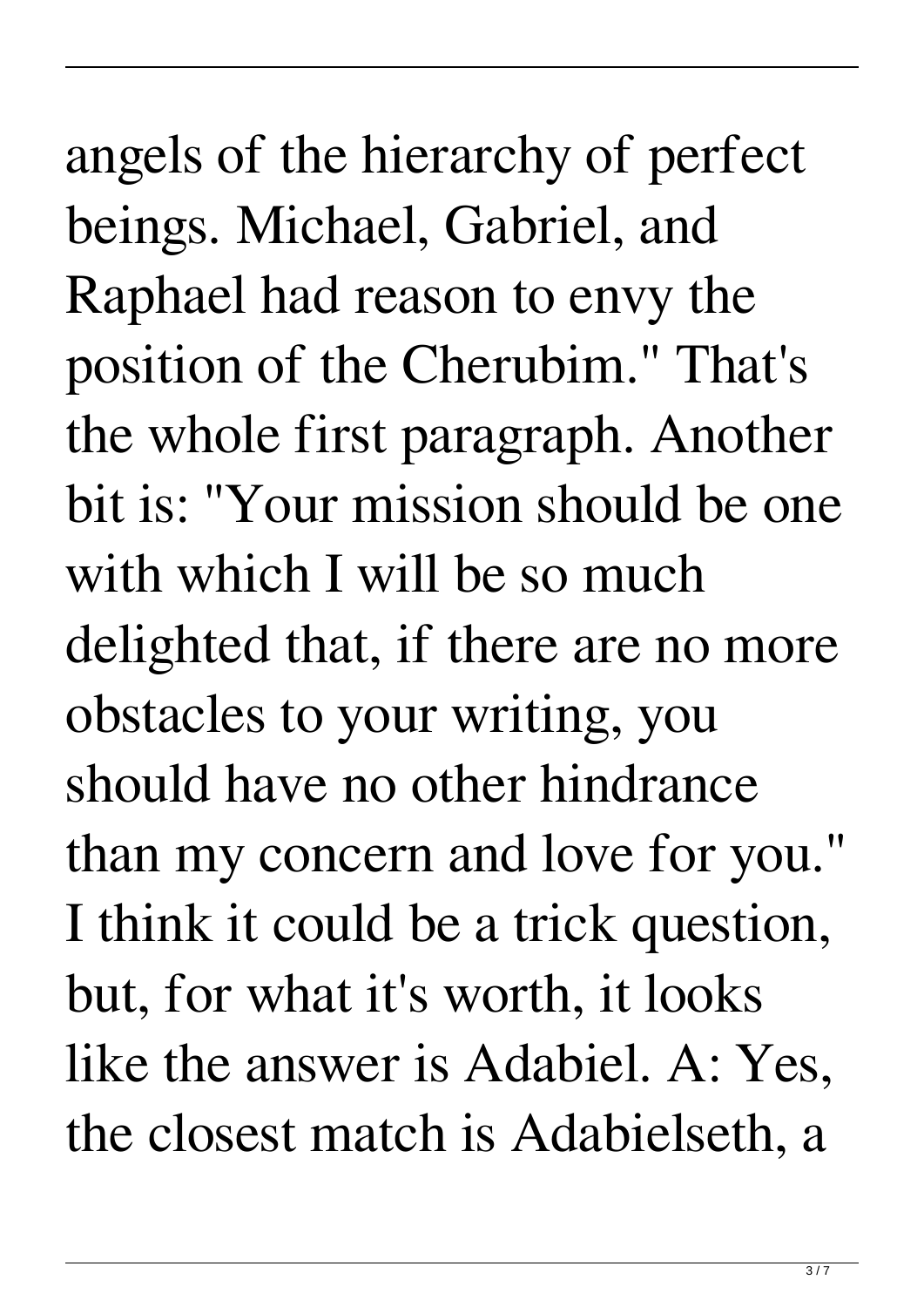large angel mentioned in the holy Bible. In fact the word "Adabielseth" occurs in the Bible in Genesis 3:24, and the phrase "Adabielseth the father of Zabael" occurs in Genesis 49:10. Smart Grid has always been seen as the next big thing and one of the most important developments of this century. It is believed to not only help in the fight against energy crisis but also to make our lives a lot easier by reducing energy wastage and saving a lot of time and money. But a new report has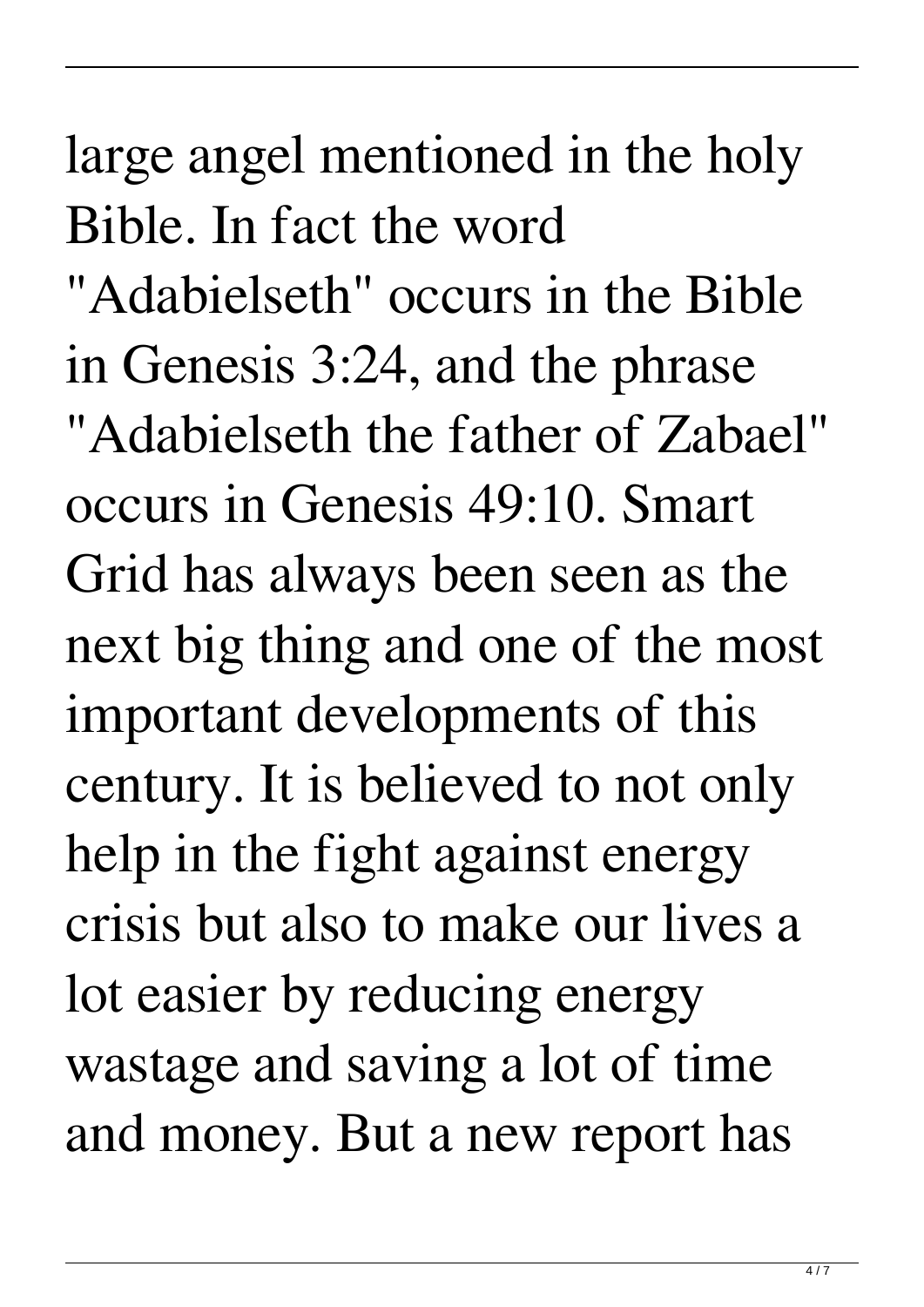raised concerns over the massive cost of the smart grid which would also mean loss of jobs for the people who work in the power production and power transmission industry. The report says that the smart grid would mean cutting down the number of power plants in operation by up to 50% and also means that power lines would have to be moved away from where the electricity is being generated and carried further. This would require enormous amount of investment and time and will thus put a lot of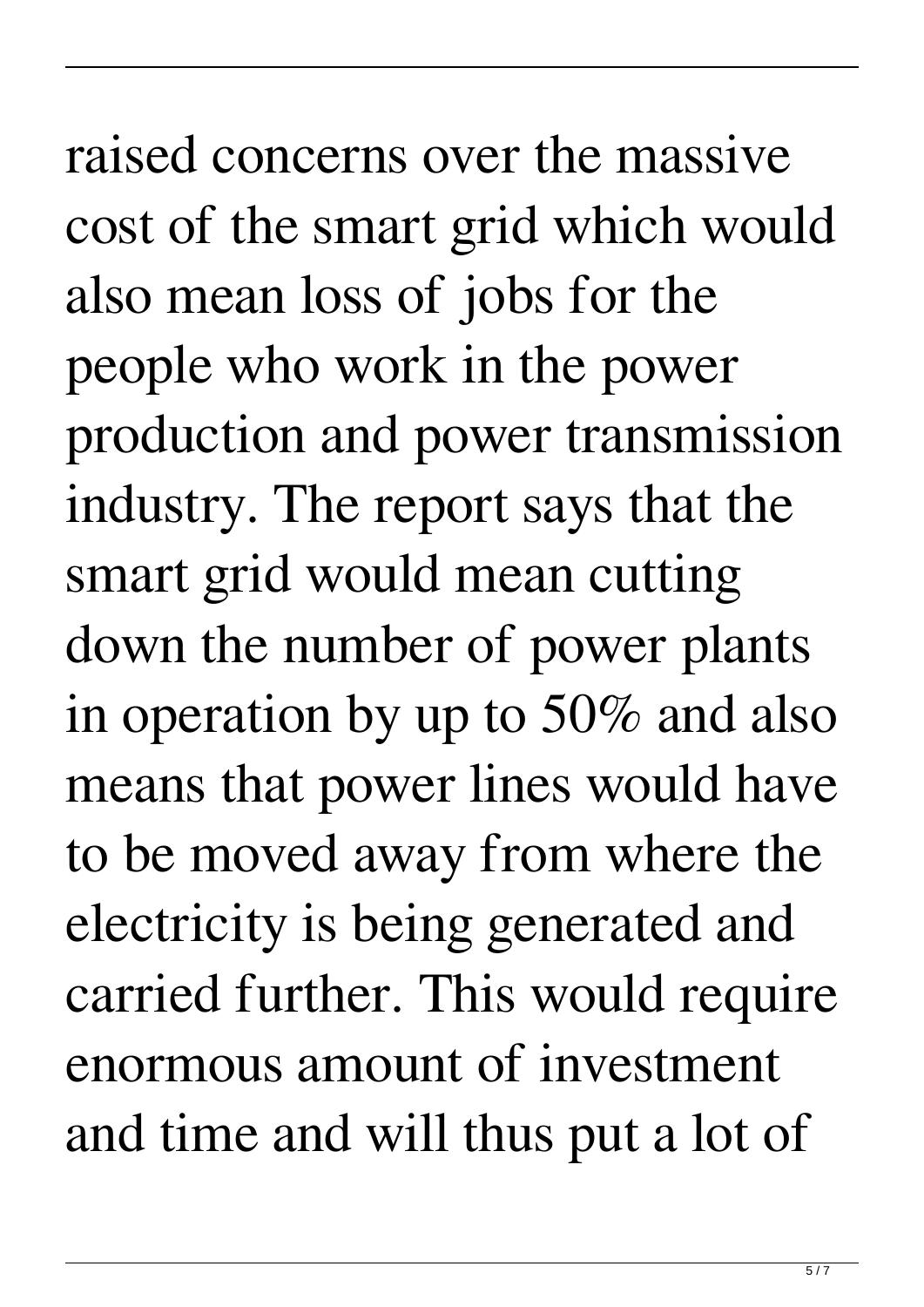pressure on the economy. The idea of building smart grids is not new and it is even highlighted by Ericsson. The company announced that it will be launching a pilot project to implement the smart grid system in different cities. In the latest report published by